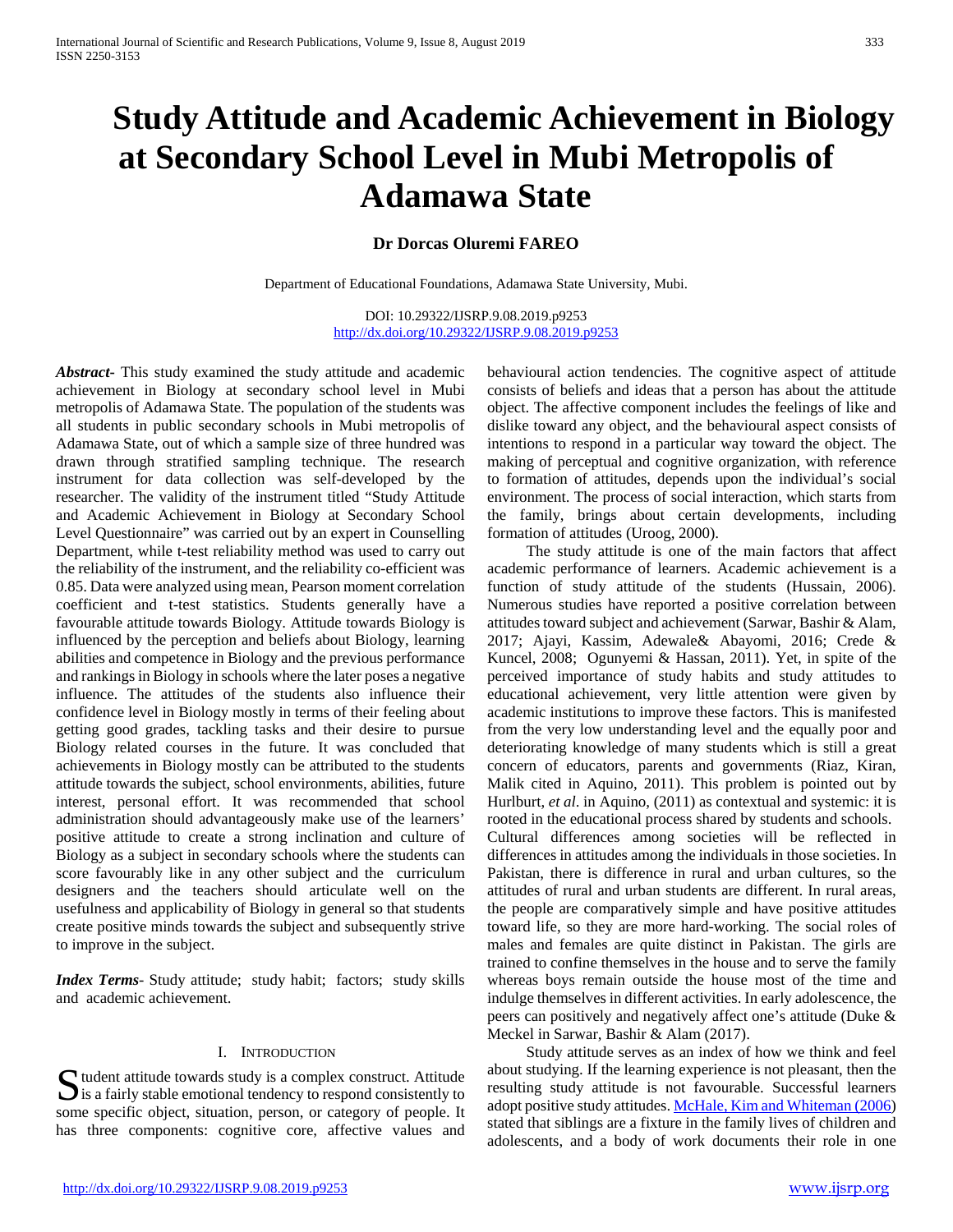another's everyday experiences as companions, confidantes, combatants, and as the focus of social comparisons. By extension the attitude of elderly ones towards studying will consequently affect the adolescent. From the foregoing, it could be deduced that Biology is one of the science subjects that is popular and studied by students in order to be enrolled in medical sciences programmes which concern with human life. Considering the reasons above, one would have expected the students of Biology to do well. Rather, their performances in various examinations are a thing of concern as many of the students who enrolled for biology examination are falling below credit pass in the subject. This assertion is supported by the examination performances of all Nigerian students in WASSCE and NECO.

 Obe in Ajayi, Kassim, Adewale& Abayomi, (2016) referred to study habit as those behaviours that one manifest when studying such as listening to music, chewing kolanut, smoking coffee, taking memory pills and ant sleeping drugs, lying down while studying and so on. He said further that not all behaviours manifest during study positive rather those that are positive are called study habits. He concluded that study skills is the ability to acquire information, do mental processing of information for logical organization and understanding, re-reading and memorizing for a long time meaningful retention and recalling of information on important occasions such as during test or during examination situations.

 According to Ball in Ajayi,*et al*. (2016), the following study habits usually contribute to unsatisfactory grade of students in tests or examinations: procrastination and overloading, lack of study time plan, not making notes while reading, truancy by skipping classes or refusal to take notes during lectures, laziness and ignorance, memorization and orphaning. He concluded that many committed students experience frustration and despair in schools not because they lack the potential, but because they do not have the appropriate study skills to learn. This assertion was supported by Rana and Kausar (2011) who said that many students fail not because they lack ability but because they do not have adequate study skills.

 Some of the techniques of studying are: Robinson's Formula for Effective Study which is Survey, Question, Read, Recite and Review (SQ3R), Pauk's Formula for Effective Study (OK4R) which stand for overview, keywords in the study piece, Read, Review, Reflect and Review, Tussig's Formula for Effective Study (PAT) which stand for Preview, attack (Rob, Read, Precite) and Pauk's Formula for Effective Note-taking (5Rs) which stand for Record, Reduce, Recite, Reflect and Review. The SQ3R method stands for Survey, Question, Read, Recite and Review.

 - Survey means get the best overall picture of what you're going to study BEFORE you study it in any detail. It's like looking at a road map before going on a trip.

 - Question - ask questions for learning. Questions should lead to emphasis on the what, why, how, when, who and where to study contents. As you answer them, you will help to make sense of the material and remember it more easily because the process will make an impression on you.

 - Read - reading is not running your eyes over a book or material, it means read in order to answer the questions you have asked yourself or questions that the instructor or author had asked. Always be alert to bold or italicized print. Also, when reading, be sure to read everything, including tables, graphs, and illustrations because they can convey ideas better than the written texts.

 - Recite and Review - the process of recite and review involve catabolization and anatomization process. When you recite, you stop reading periodically to recall and reflect on what you have read, while review on the other hand means breaking down of the information into smaller pieces or items which will make the retention easier, the more you rehearse, the more information you retain. A review is a survey of what you have covered and re-readings an important part of the review process.

 Consequently, the need to improve student's study attitudes is deemed necessary to improve student's academic achievement. Accordingly, it is essential for schools to determine factors which affect these characteristics adversely propose remedial measures and employ strategies for the development of good study attitudes (Hussain, 2006).This is further supported by Hurlburt, *et al*. cited in Aquino, (2011) from their study which suggested that a confluent educational philosophy (systemic and holistic) and using confluent educational strategies (through which students' social-emotional and personal empowerment needs are met) may enhance the school experience, improve study attitudes, and ameliorate the high dropout rate among the students.

 There are many factors that influence attitudes and achievement among adolescents. Some of the factors are associated with parental background and family environment. Other factors relate to individual characteristics such as study attitude, self-concept, locus of control, and achievement motivation. Still other variables are associated with schools influences such as class climate, teachers, and administrative styles (Talton and Simpson in Soltani, 2011). According to Osborne *et al*. in Soltani, (2011). Studies have incorporated a range of components in their measures of attitudes to science including: the perception of the science teacher; anxiety toward science; the value of science; self-esteem at science; motivation towards science; enjoyment of science; attitudes of peers and friends towards science; attitudes of parents towards science; the nature of the classroom environment; achievement in science; and fear of failure on course. The premise that improving study attitudes will lead to academic success, this study will be conducted to assess the study attitude and academic achievement in biology at secondary school level in Mubi metropolis of Adamawa State.

#### II. STATEMENT OF THE PROBLEM

 The differences in attitudes of male and female students towards Biology have been an issue in many countries. The researcher observed that students' achievement in Senior Secondary school Certificate Examination (SSCE) in the study area has shown that the level of students' academic achievement in Biology over the years was not encouraging. Also the researcher observed that in the study area, the students with distinctions in Biology and other science subjects in West Africa Senior Secondary School Certificate Examination (WASSCE) and National Examination Council (NECO) are low. However, because of the nature of Biology as the most important science subject in medical sciences, one would expect majority of the students to have distinctions and credit passes in the subject.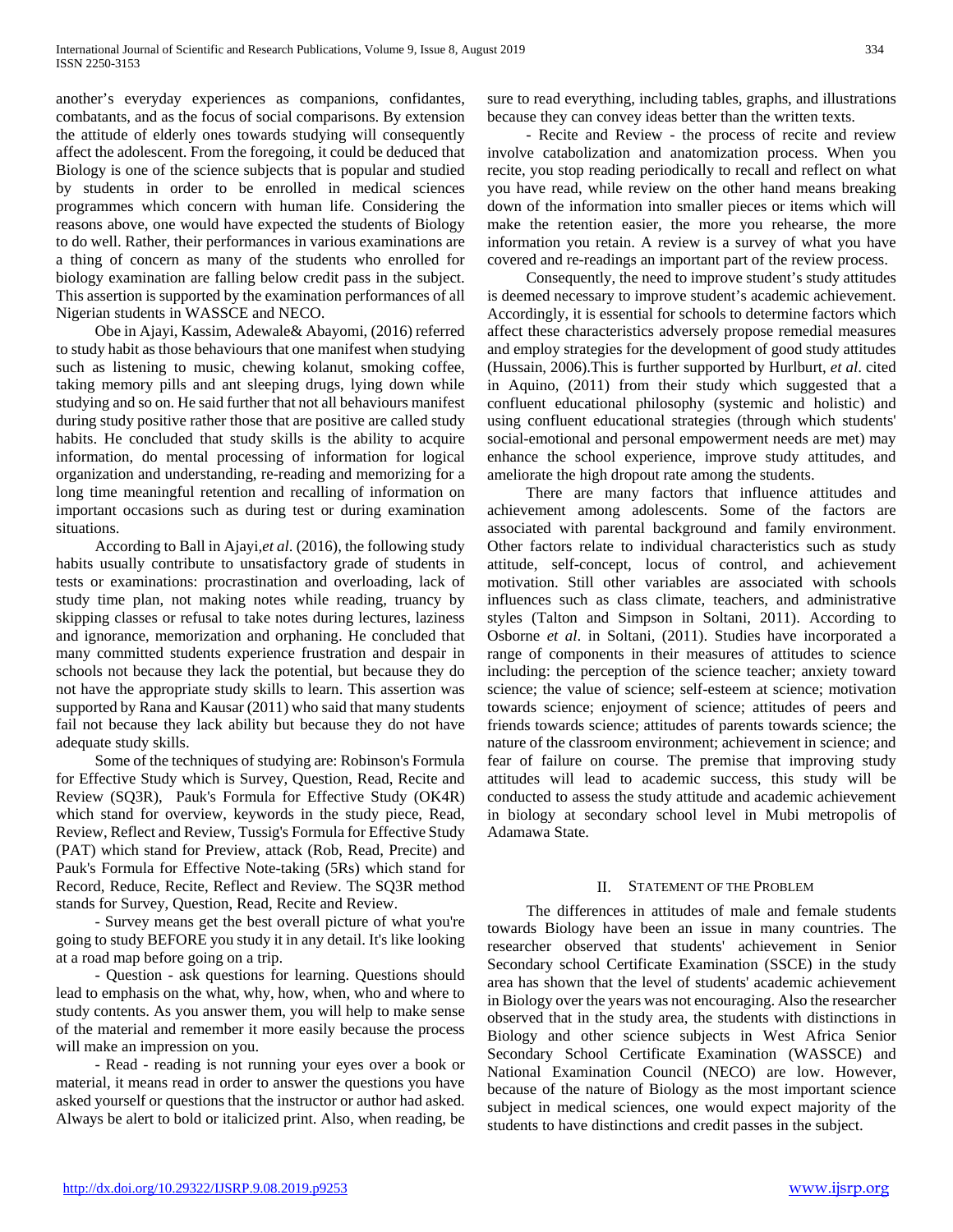This weak performance called for concern by researchers, parents, school administrators and other stakeholders in the education business. The low performance is likely to be caused by some factors like low cognitive ability, medical problems, gender, prematurity, teachers' variable, and government factors more especially the negative attitude of students towards their studies. Consequently, students get involved in very many activities outside their studies which are not helpful. They may engage in very many unlawful activities like, cultism, robbery, prostitution, spending much time on WhatsApp and tyranny, among other vices. Hence, this study sought to investigate the extent to which study attitude determined students' academic achievement in Biology at secondary school level in Mubi Metropolis of Adamawa State.

#### III. PURPOSE OF THE STUDY

 The main purpose of this study is to investigate the study attitude and students' academic achievement in Biology at secondary school level in Mubi Metropolis of Adamawa State. The specific objectives of this study are to;

- 1. Determine the study attitude of secondary school students in Biology in Mubi Metropolis.
- 2. Determine the factors influencing study habits of secondary school students in Biology in Mubi metropolis.
- 3. Investigate the academic performance of secondary school students in Biology in Mubi Metropolis.
- 4. Examine the correlation between study attitude and achievement of secondary school students in Mubi Metropolis.
- 5. Compare the study attitude of secondary school students in the rural and urban areas in Mubi Metropolis.

## **Research Questions**

 The following two research questions were formulated to guide the researcher

- 1. What is the study attitude of secondary school students in Biology in Mubi Metropolis?
- 2. What are the factors influencing study habits of secondary school students in Biology in Mubi metropolis.

#### IV. RESEARCH HYPOTHESES

 Three null hypotheses were formulated and will be tested at 5% level of significance

HO1: There is no significant difference between study attitudes of rural and urban secondary school students.

 $HO<sub>2</sub>$ : There is no significant difference between the study attitudes of female and male in secondary school students.

 H03: There is no significant relationship between study attitude scores and achievement scores at the secondary school level.

#### **Research Design**

 This study adopted a survey research design to assess study habit and academic achievement in Biology at secondary school level in Mubi Metropolis of Adamawa state. An assessment of the study habit and students' academic achievement will be carried out to determine the relationship between study habit and students' academic achievement.

#### **3.2 Population and Sample**

 The target population for this study comprised of all public secondary schools students of secondary schools with three hundred as sample size. From the population, six schools were selected by simple random sampling technique while three hundred students were selected by simple random technique. Therefore fifty students were selected from each school.

#### **Research Instrument**

A self-developed questionnaire titled 'Study Attitude and Academic Achievement in Biology at Secondary School Level Questionnaire' (ATAABSSLQ) was used to collect data. The questionnaire was divided into three sections. Section A comprised of demographic characteristics of teachers such as name of school, sex, class taught and school location. Section B comprised of 20 items on study attitude of secondary school students in Biology. Section C comprised of 15 items on the factors influencing study habit of secondary school students in Biology. The record of continuous assessment will be collected from sampled schools.

#### **Validity and Reliability of Instrument**

 The validity of the instrument was carried out by an expert in Counselling Psychology in the Department of Science Education, Adamawa State University, Mubi. The reliability of the research instrument was carried out in Government Secondary School (GSS) Hong which is outside the study area. The researcher used test-retest reliability method. The first test was administered on 30 teachers, while the second test was administered within the interval of a week. The reliability coefficient was 0.85.

#### **Data Collection and Analysis**

 . The researcher with two research assistants administered the questionnaires and collected them on the spot. Thus, retrieved data were analyzed using descriptive and inferential statistics such as percentage and t-test analysis.

## V. RESULTS

**Research Question 1:** What is the study attitude of secondary school students in Biology in Mubi Metropolis?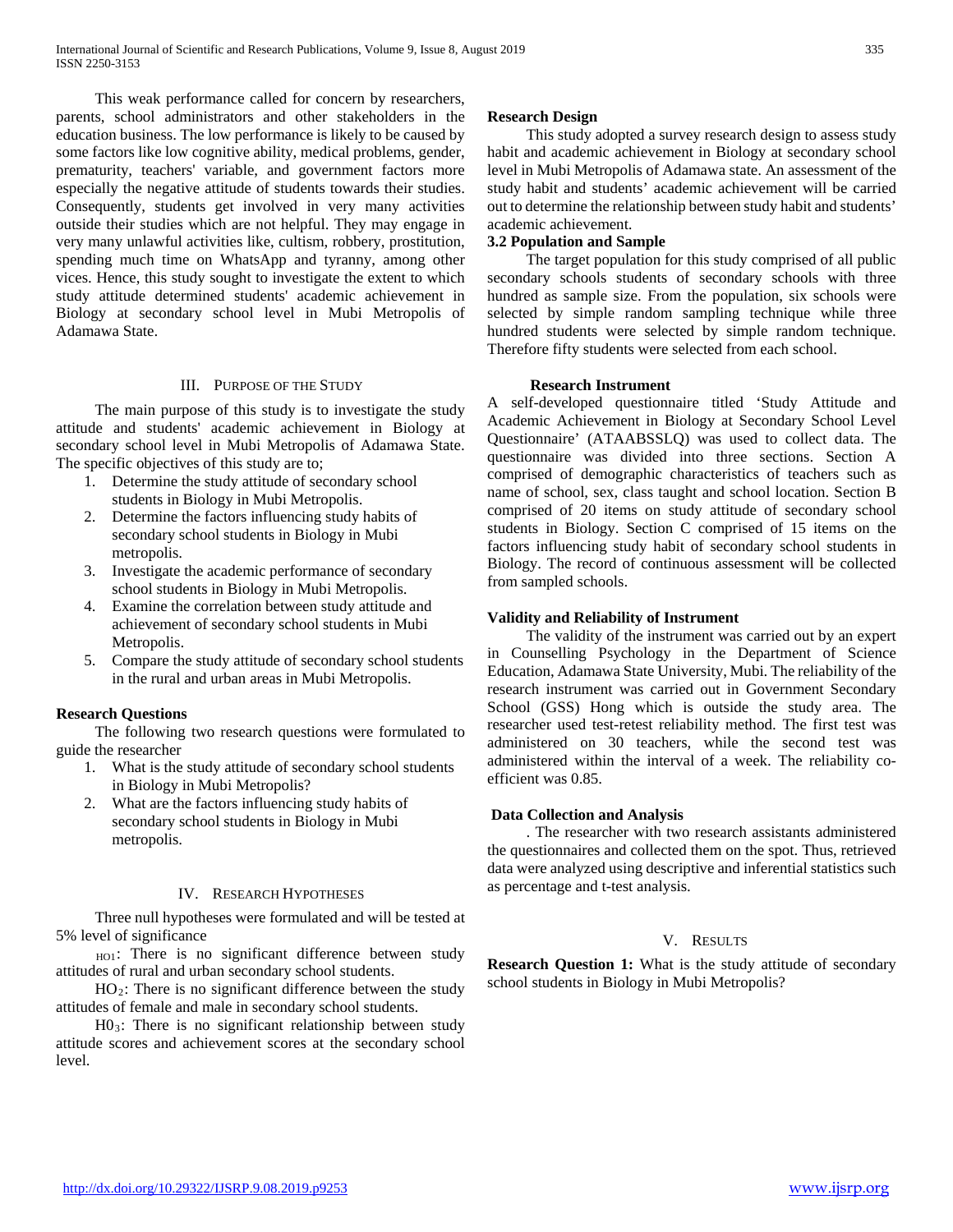| S/N            | <b>Items</b>                                                    | A(%)       | D(%)       | Total $(\% )$ |
|----------------|-----------------------------------------------------------------|------------|------------|---------------|
| $\mathbf{1}$   | When I don't understand something I ask the teachers.           | 213(71)    | 87(29)     | 300(100)      |
| $\overline{2}$ | I exchange views with my classmates about what we study.        | 266(88.67) | 34(11.33)  | 300(100)      |
| $\overline{3}$ | In my exercise or study-works I concentrate on others which     | 153(51.00) | 147(49.00) | 300(100)      |
|                | are already corrected.                                          |            |            |               |
| $\overline{4}$ | When I finish a test I read it again before handing it.         | 275(91.67) | 25(8.33)   | 300(100)      |
| $\overline{5}$ | When I study, I use to consult other books besides the adoption | 248(82.67) | 52(17.33)  | 300(100)      |
|                | of Biology book to clarify or widen/increase knowledge.         |            |            |               |
| 6              | I revise frequently so as not to forget what I have learnt.     | 242(80.67) | 58(19.33)  | 300(100)      |
| $\overline{7}$ | To learn something, I have to understand it before.             | 173(57.67) | 127(42.33) | 300(100)      |
| 8              | I read all the questions of the test before beginning to answer | 197(65.67) | 103(34.33) | 300(100)      |
|                | it.                                                             |            |            |               |
| 9              | When I have to do some study-work, before starting, I read a    | 168(56.00) | 132(44.00) | 300(100)      |
|                | lot about the theme, organize the ideas and write an outline.   |            |            |               |
| 10             | I ask questions on what I study and try to answer them.         | 157(52.33) | 143(47.67) | 300(100)      |
| 11             | I study Biology daily.                                          | 203(67.67) | 97(32.33)  | 300(100)      |
| 12             | I feel distracted when I am studying Biology.                   | 145(48.33) | 155(51.67) | 300(100)      |
|                |                                                                 |            |            |               |
| 13             | I have a jotter that is used to take down note during Biology   | 207(69.00) | 93(31.00)  | 300(100)      |
|                | study.                                                          |            |            |               |
| 14             | During Biology class, I take down note always.                  | 265(88.33) | 35(11.67)  | 300(100)      |
| 15             | I always compare my class note with the Biology textbook.       | 226(75.33) | 74(24.67)  | 300(100)      |
| 16             | I always relax for 30 minutes after 2 hours study               | 172(57.33) | 128(42.67) | 300(100)      |
| 17             | I always attained Biology class.                                | 211(70.33) | 89(29.67)  | 300(100)      |
| 18             | I always study my Biology note before exams.                    | 285(95.00) | 15(5.00)   | 300(100)      |
| 19             | I have a sense of mental pressure before examination.           | 163(54.33) | 137(45.67) | 300(100)      |
| $20\,$         | I feel afraid of examination failure.                           | 297(99.00) | 3(1.00)    | 300(100)      |

**Table 1: Summary of responses relating to the study attitude of secondary school students**

 Table 1 shows that out of 300 respondents 212(71.00%) agreed with the statement that when I don't understand something I ask the teachers, while 87(29.00%) disagreed. Out of 300 respondents 266(88.67%) agreed that I exchange views with my classmates about what we study, while 34(11.33%) disagreed. Out of 300 respondents 152(51.00%) agreed with the statement that In my exercise or study-works I concentrate on others which are already corrected, while 147(49.00%) disagreed with the statement. Majority of the respondents 275(91.67%) agreed with the statement that when I finish a test I read it again before handing it, while 25(8.33%) disagreed. Also, majority of the respondents 248(82.67%) agreed with the statement that when I study, I use to consult other books besides the adoption of Biology book to clarify or widen/increase knowledge, while 52(17.33%) disagreed. Out of 300 respondents 242(80.67) agreed with the statement that I revise frequently so as not to forget what I have learnt, while 58(19.33%) disagreed. Out of 300 respondents 173(57.67%) agreed with the statement that to learn something, I have to understand it before, while 127(42.33%) disagreed. Out of 300 respondents 197(65.67%) agreed with the statement that I read all the questions of the test before beginning to answer it, while 103(34.33%) disagreed. Out of 300 respondents 168(56.00%) agreed with the statement that when I have to do some study-work, before starting, I read a lot about the theme, organize the ideas and write an outline, while  $132(44.00\%)$  disagreed with the statement. Out of 300 respondents 157(52.33%) agreed with the statement that I ask questions on what I study and try to answer them, while 143(47.67%) disagreed.

 The table further shows that out of 300 respondents 203(67.67%) agreed that they study Biology daily, while 97(32.33%) disagreed. Out of 300 respondents 145(48.33%) agreed with the statement that I feel distracted when I am studying Biology, while 155(51.7%) disagreed. Out of 300 respondents 207(69.00%) agreed with the statement that I have a jotter that is used to take down note during Biology study, while 93(31.00%) disagreed. Out of 300 respondents 265(88.33%) agreed with the statement that during Biology class, I take down note always, while 35(11.67%) disagreed with the statement. Out of 300 respondents 226(75.33%) agreed with the statement that I always compare my class note with the Biology textbook, while 74(24.67%) disagreed with the statement. Out of 300 respondents 172(57.33%) agreed with the statement that I always relax for 30 minutes after 2 hours study, while 128(42.67%) disagreed with the statement. Majority of the respondents 211(70.33%) agreed with the statement that I always attained Biology class, while 89(29.67%) disagreed with the statement. Also, majority of the respondents 285(95.00%) agreed with the statement that I always study my Biology note before exams, while 15(5.00%) disagreed with the statement. Out of 300 respondents 163(54.33%) agreed with the statement that I have a sense of mental pressure before examination, while 137(45.67%) disagreed with the statement. Out of 300 respondents majority 297(99.00%) agreed with the statement that I feel afraid of examination failure, while 3(1.00%) disagreed with the statement.

 From the result above it can be established that students attitude toward Biology is generally positive. This indicated that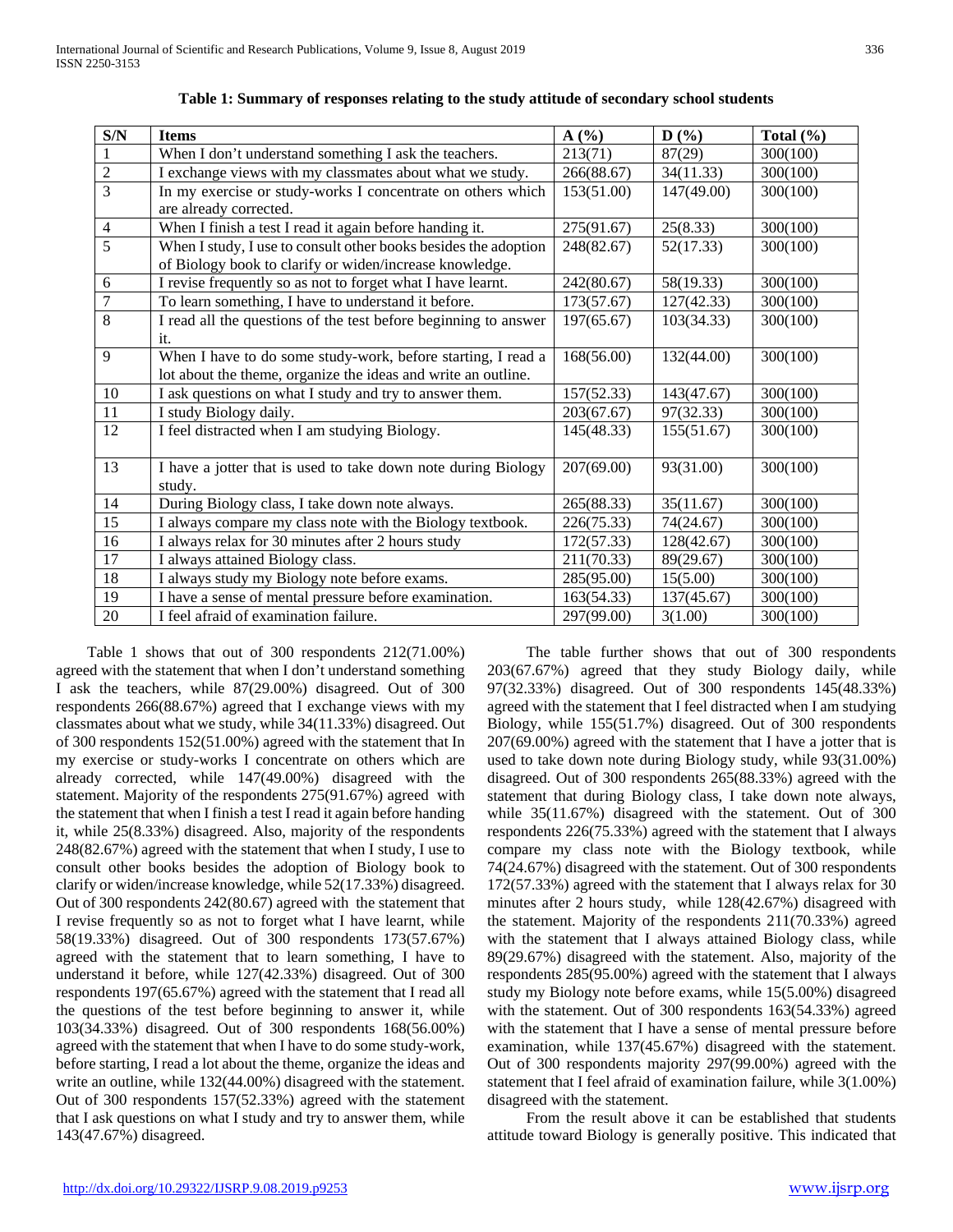Biology students in Mubi metropolis have positive attitude towards Biology and they love the subject.

**Research Question 2:** What are the factors influencing study habits of secondary school students in Biology in Mubi metropolis.

| Table 2: Summary of responses relating to factors that influence study habits of secondary school students in Biology |  |  |
|-----------------------------------------------------------------------------------------------------------------------|--|--|
|-----------------------------------------------------------------------------------------------------------------------|--|--|

| S/N            | Items                                                                                            | $A(\%)$    | $D(\%)$    | Total $(\%)$ |
|----------------|--------------------------------------------------------------------------------------------------|------------|------------|--------------|
|                | My parents always encourage me to study my books.                                                | 215(71.67) | 85(28.33)  | 300(100)     |
| $\overline{2}$ | I have my note and writing materials to take Biology note                                        | 213(71.00) | 87(29.00)  | 300(100)     |
|                | always.                                                                                          |            |            |              |
| 3              | My Biology teacher doesn't miss his/her lesson.                                                  | 196(65.33) | 104(34.67) | 300(100)     |
| $\overline{4}$ | My Biology teacher gives us test three times per term and<br>always mark and give back feedback. | 202(67.33) | 98(32.67)  | 300(100)     |
| 5              | My Biology teacher always accompany every topic teach<br>with practical.                         | 127(72.33) | 83(27.67)  | 300(100)     |
| 6              | My colleagues always encourage me to read my books.                                              | 172(57.33) | 128(40.67) | 300(100)     |
| $\overline{7}$ | My parents always employed lesson teachers to teach me                                           | 149(49.67) | 151(50.33) | 300(100)     |
|                | Biology at home.                                                                                 |            |            |              |
| 8              | My school Biology laboratory is well equipped.                                                   | 143(47.67) | 157(52.33) | 300(100)     |
| 9              | I always understand Biology teaching.                                                            | 194(64.67) | 106(35.33) | 300(100)     |
| 10             | I always take my breakfast before going to school.                                               | 283(94.33) | 17(5.67)   | 300(100)     |
| 11             | The Biology laboratory is always congested, and this                                             | 162(54.00) | 138(46.00) | 300(100)     |
|                | discourage me from attending Biology practical.                                                  |            |            |              |
| 12             | My Biology teacher is very good in explaining new                                                | 172(57.33) | 128(42.67) | 300(100)     |
|                | topic.                                                                                           |            |            |              |
| 13             | I don't have Biology textbooks.                                                                  | 94(31.33)  | 206(68.67) | 300(100)     |
| 14             | My parents always attend the PTA meetings.                                                       | 156(52.00) | 144(48.00) | 300(100)     |
| 15             | My Biology teacher always gives Biology notes to class<br>captain to write for us.               | 163(54.33) | 137(45.67) | 300(100)     |

 Table 2 shows that out of 300 respondents 215(71.67%) agreed with the statement that my parents always encourage me to study my books, while 85(28.33%) disagreed with the statement. Out of 300 respondents 213(71.00%) agreed with the statement that I have my note and writing materials to take Biology note always, while 87(29.00%) disagreed with the statement. Out of 300 respondents 196(65.33%) agreed to the statement that my Biology teacher doesn't miss his/her lesson, while 104(34.67%) disagreed with the statement. Majority of the respondents 202(67.33%) agreed with the statement that my Biology teacher gives us test three times per term and always mark and give back feedback, while 98(32.67%) disagreed with the statement. Out of 300 respondents 217(72.33%) agreed with the statement that my Biology teacher always accompany every topic teach with practical, while 83(27.67%) disagreed with the statement. Out of 300 respondents 172(57.33%) agreed with the statement that my colleagues always encourage me to read my books, while 128(42.67%) disagreed with the statement. Out of 300 respondents 149(49.67%) agreed with the statement that my parents always employed lesson teachers to teach me Biology at home, while 151(50.33%) disagreed with the statement. Out of 300 respondents 143(47.67%) agreed with the statement that my school Biology laboratory is well equipped, while 157(52.33%) disagreed with the statement.

 The table further shows that out 300 respondents 194(64.67%) agreed with the statement that I always understand Biology teaching, while 106(35.33%) disagreed with the statement. out of 300 respondents majority 283(94.33%) agreed with the statement that I always take my breakfast before going to school, while 17(5.67%) disagreed with the statement. Out of 300 respondents 162(54.00%) agreed with the statement that The Biology laboratory is always congested, and this discourage me from attending Biology practical,, while 138(46.00%) disagreed with the statement. Out of 300 respondents 172(57.33%) agreed with the statement that my Biology teacher is very good in explaining new topic, while 128(42.67%) disagreed with the statement. Out of 300 respondents 94(31.33%) agreed with the statement that I don't have Biology textbooks, while 206(68.67%) disagreed with the statement. Out of 300 respondents 156(52.00%) agreed with the statement that my parents always attend the PTA meetings, while 144(48.00%) disagreed with the statement. Out of 300 respondents 163(54.33%) agreed with the statement that my Biology teacher always gives Biology notes to class captain to write for us, while 137(45.67%) disagreed with the statement.

 From the results above it can be established that the factors that influence study habit of secondary school students in Mubi metropolis are my parents always encourage me to study my books, writing materials, Biology teachers punctuality in class, frequent assessment, practical class in Biology, encouragement by the peer group, lesson teacher to teach at home, proper understanding of the subject, proper feeding of the students, effectiveness and efficiency of Biology teachers, availability of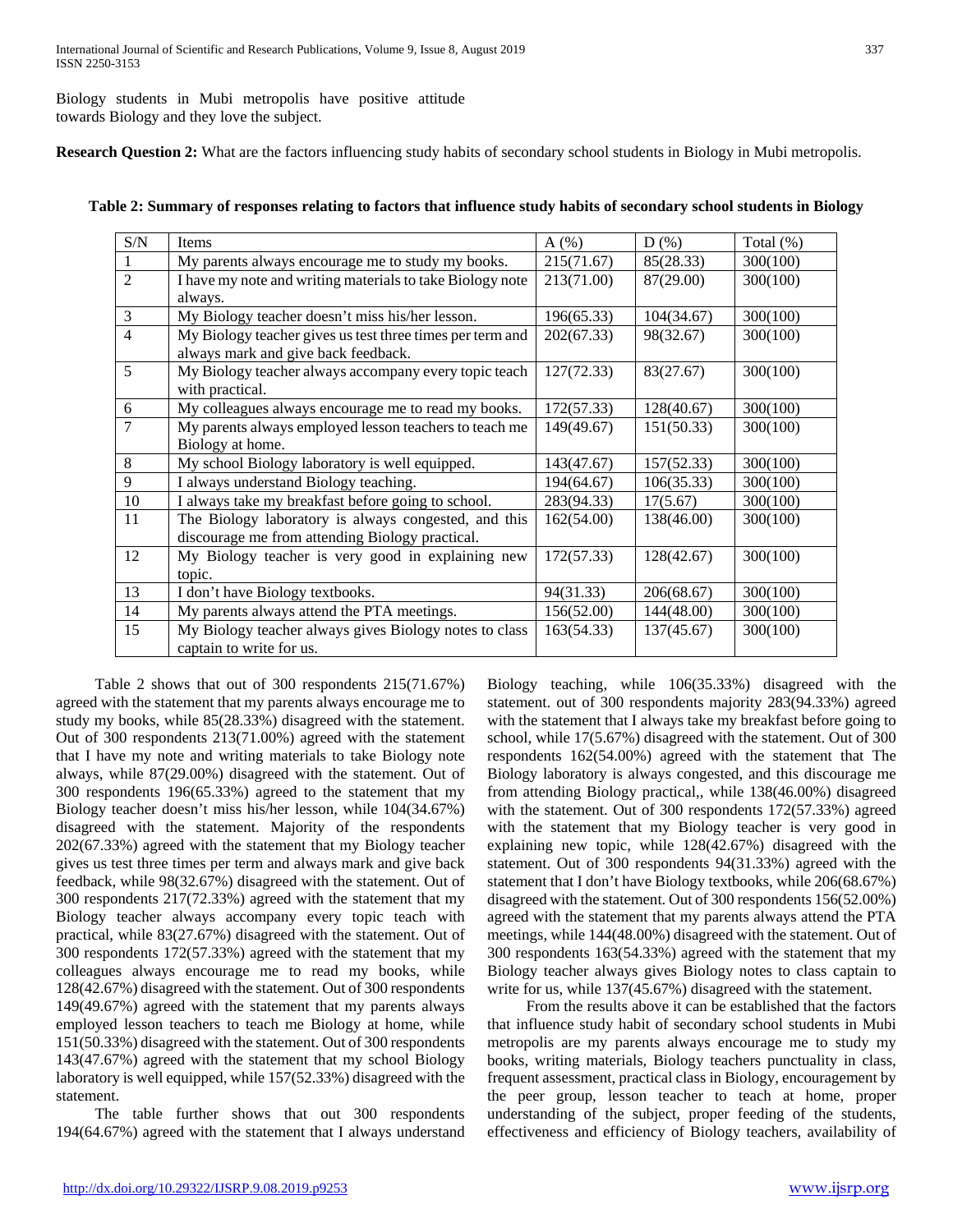Biology textbooks, parental involvement in their children studies and the Biology teachers always give notes on what being taught to students.

**Hypothesis Testing**

**Hypothesis 1:** There is no significant difference between study attitudes of rural and urban secondary school students.

**Table 3: t-test analysis of the differences between study attitude of rural and urban students**

| Variable |     | <b>Mean</b> | <b>SD</b> | df  | t-cal. | t-crit. |          |
|----------|-----|-------------|-----------|-----|--------|---------|----------|
| Rural    | 100 | 231.30      | 47.78     |     |        |         |          |
|          |     |             |           | 298 | 2.578  | .960    | P > 0.05 |
| Urban    | 200 | 256.90      | 58.62     |     |        |         |          |
|          |     |             |           |     |        |         |          |

#### **\* Significant**

 Table 3 reveals that t-cal. (2.578) is greater than t-crit. (1.960) at 0.05 level of significance. The null hypothesis, which states that there is no significant difference between study attitudes of rural and urban secondary school students, is rejected. Therefore, there is significant difference between study attitudes of rural and urban secondary school students.

 **Hypothesis 2:** There is no significant difference between the study attitudes of female and male in secondary school students.

| Table 4: t-test analysis of the differences between study attitude of female and male students |  |  |  |
|------------------------------------------------------------------------------------------------|--|--|--|
|------------------------------------------------------------------------------------------------|--|--|--|

| <b>Variable</b> |     | <b>Mean</b> | <b>SD</b> | df  | t-cal. | t-crit. |          |
|-----------------|-----|-------------|-----------|-----|--------|---------|----------|
| Male            | 150 | 208.60      | 43.56     |     |        |         |          |
|                 |     |             |           | 298 | 1.112  | 1.960   | P > 0.05 |
| Female          | 150 | 195.35      | 37.22     |     |        |         |          |
|                 |     |             |           |     |        |         |          |

#### **\* Not Significant**

 Table 4 reveals that t-cal. (1.112) is less than t-crit. (1.960) at 0.05 level of significance. The null hypothesis, which states that there is no significant difference between the study attitudes of female and male in secondary school students is accepted.

Therefore, there is no significant difference between the study attitudes of female and male in secondary school students.

 **Hypothesis 3:** There is no significant relationship between study attitude scores and achievement scores at the secondary school level.

| Variables               |     | Mean   | SD    | aı  | <b>r</b> -calculated | <b>r</b> -critical |
|-------------------------|-----|--------|-------|-----|----------------------|--------------------|
| attitude score          | 300 | 201.48 | 40.64 |     |                      |                    |
|                         |     |        |       | 598 | 0.266                | 0.087              |
| Academic<br>achievement | 300 | 64.63  | 19.15 |     |                      |                    |

#### \*S**ignificant**

 Table 5 shows that the r-calculated (0.266) is greater than rcritical (0.087) at 0.05 confidential levels. The null hypothesis, which states that there is no significant relationship between study attitude scores and achievement scores at the secondary school level, is therefore rejected. This implies that there is a significant relationship between study attitude scores and achievement scores at the secondary school level.

#### VI. DISCUSSION

 The findings of the study revealed that students study attitude toward Biology is generally positive. This indicated that Biology students in Mubi metropolis have positive attitude towards Biology and they love the subject which help them to achieved better results in the subject. This findings is in line with Valle (2009) who aimed at studying the relationship between university students' self-efficacy for performance and learning and their effort regulation. The researcher found that when students possessed a higher self-efficacy, they were more likely to put more effort into their academic studies. Similarly, Khan and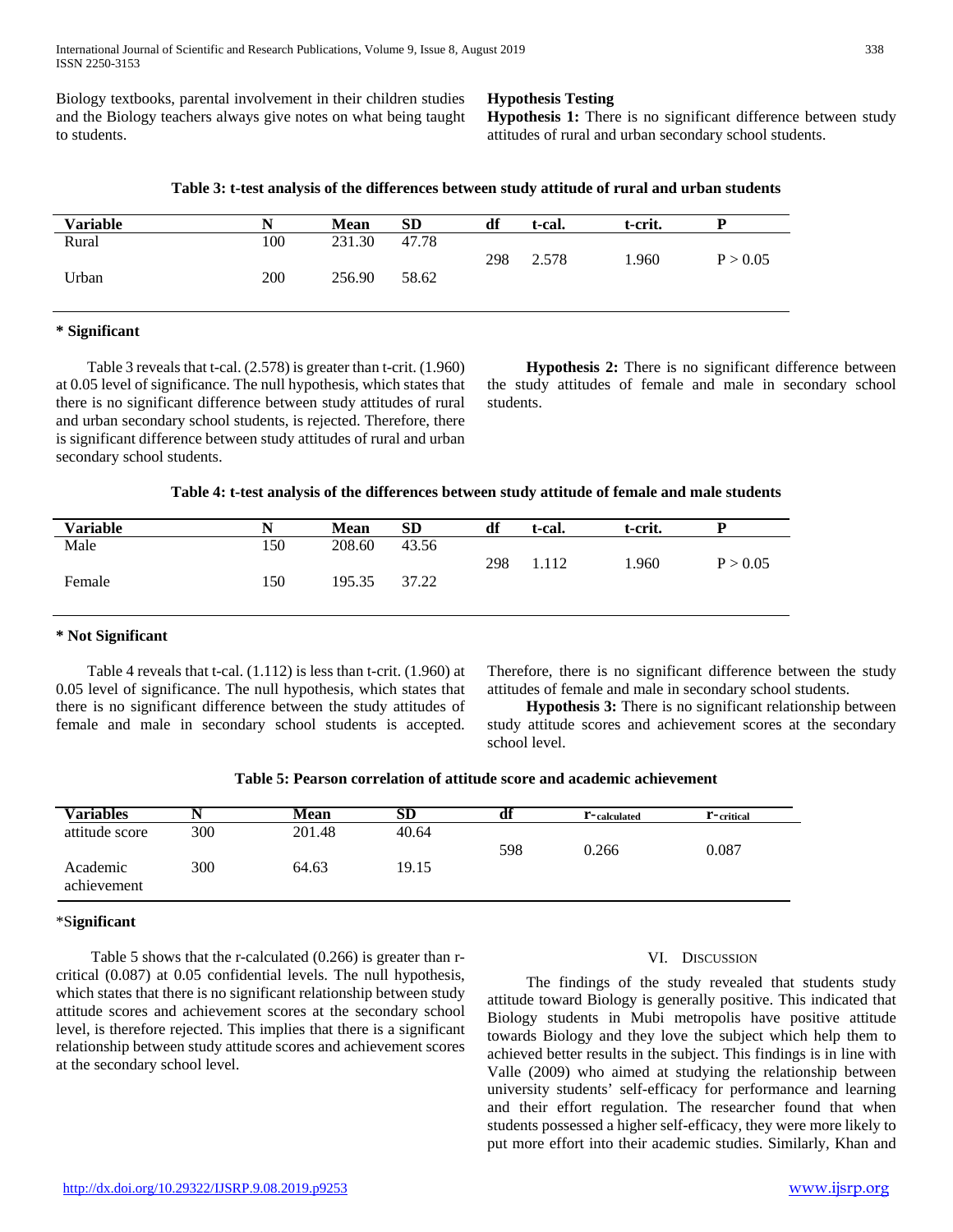Ali (2013) enquired about the relationship between attitudes of students towards Science with their academic achievement and found that both the variables are interlinked and correlated. The higher the positive attitude of students towards Science, the more likely to get better results in their academics. Apart from all the above studies, a large number of studies (Ali & Awan, 2013; Tiwari & Anwar, 2015; Hacieminoghu, 2016; John, 2014) have also proclaimed that those students who possess positive attitude towards Science also do better in their academic achievement.

 The result further revealed that the factors that influence study habit of secondary school students in Mubi metropolis are my parents always encourage me to study my books, writing materials, Biology teachers punctuality in class, frequent assessment, practical class in Biology, encouragement by the peer group, lesson teacher to teach at home, proper understanding of the subject, proper feeding of the students, effectiveness and efficiency of Biology teachers, availability of Biology textbooks, parental involvement in their children studies and the Biology teachers always give notes on what being taught to students. This finding agrees with Talton and Simpson in Soltani, (2011) who stated that there are many factors that influence attitudes and achievement among adolescents. Some of the factors are associated with parental background and family environment. Other factors relate to individual characteristics such as study attitude, self-concept, locus of control, and achievement motivation. Still other variables are associated with schools influences such as class climate, teachers, and administrative styles. Similarly, According to Osborne *et al*. in Soltani, (2011) studies have incorporated a range of components in their measures of attitudes to science including: the perception of the science teacher; anxiety toward science; the value of science; self-esteem at science; motivation towards science; enjoyment of science; attitudes of peers and friends towards science; attitudes of parents towards science; the nature of the classroom environment; achievement in science; and fear of failure on course.

 Test of hypothesis one revealed that there is significant difference between study attitudes of rural and urban secondary school students. This finding is contrary to the reports of Dike, Anyanwu, Zachariah and Folashade (2018) who did not found significant difference between students performance in Chemistry, Physics and Biology from school to school. Similarly, Lawrence (2012) who also did not found significant difference between students' performance with respect to school environment i.e. urban and rural schools.

 Test of hypothesis two revealed that there is no significant difference between the study attitudes of female and male in secondary school students. This finding agrees with Bhan and Gupta (2010) conducted a study for academic achievement and study habit among the students belonging to scheduled caste and non-scheduled caste group. The result revealed that sex has no significant impact on academic achievement and study habit of students. This finding is contrary to Singh (2011) who examined academic achievement and study habits of higher secondary students and the results indicate that girls and boys differ significantly in their study habits and academic achievement.

 Test of hypothesis three revealed that there is a significant relationship between study attitude scores and achievement scores at the secondary school level. This finding agrees with Okpala (2006) who reported a positive relationship between students'

attitude and their performance in academics. Also Narmadha and Chamundeswari (2013) found that there exists a positive impact of learning Science on academic achievement. Even though most studies stated that there was a positive relationship between study attitude and academic achievement, there were few studies arguing the opposite. For example, in a study conducted by Chassie, O'Conner and Walther (2004

#### VII. CONCLUSION

 Students generally have a favourable attitude towards Biology. Though Positive attitudes alone may not significantly predict good performance as shown by the students' grades, there are other mediating factors including student effort and commitment that connect attitude and achievement without which attitude alone may not reflect achievement. Students attribute their achievements in Biology mostly to the school environments, abilities, future interest and personal effort. Hence, the students should be motivated through persuasion, use of reinforcements, provision of learning resources and improving on teacher support which cuts across the home and the school environments.

#### VIII. RECOMMENDATIONS

 Based on the findings of the study, the study makes the following recommendations:

- The school administration should advantageously make use of the learners' positive attitude to create a strong inclination and culture of Biology as a subject in secondary schools where the students can score favourably like in any other subject.
- The curriculum designers and the teachers should articulate well on the usefulness and applicability of Biology in general so that students create positive minds towards the subject and subsequently strive to improve in the subject.
- The Ministry of education, teachers and parents should ensure that performance of Biology among students is improved so as to dislodge the negative attitude and create a positive one on performance of Biology in secondary schools. This will counteract the effect of previous failures and rankings in the subject which may degenerate into negative school culture and definitely low performance.
- The parents and the teachers should explore other avenues to change the behaviour of students towards Biology and the interests of the students towards the subject. The students should be motivated through persuasion, use of reinforcements, provision of learning resources and improving on teacher support which cuts across the home and the school environments.
- The learners should be able to understand the need for a commitment to be fully engaged and to be willing to embrace logic behind every success in Biology so as to acquire the necessary knowledge and skills for examinations.